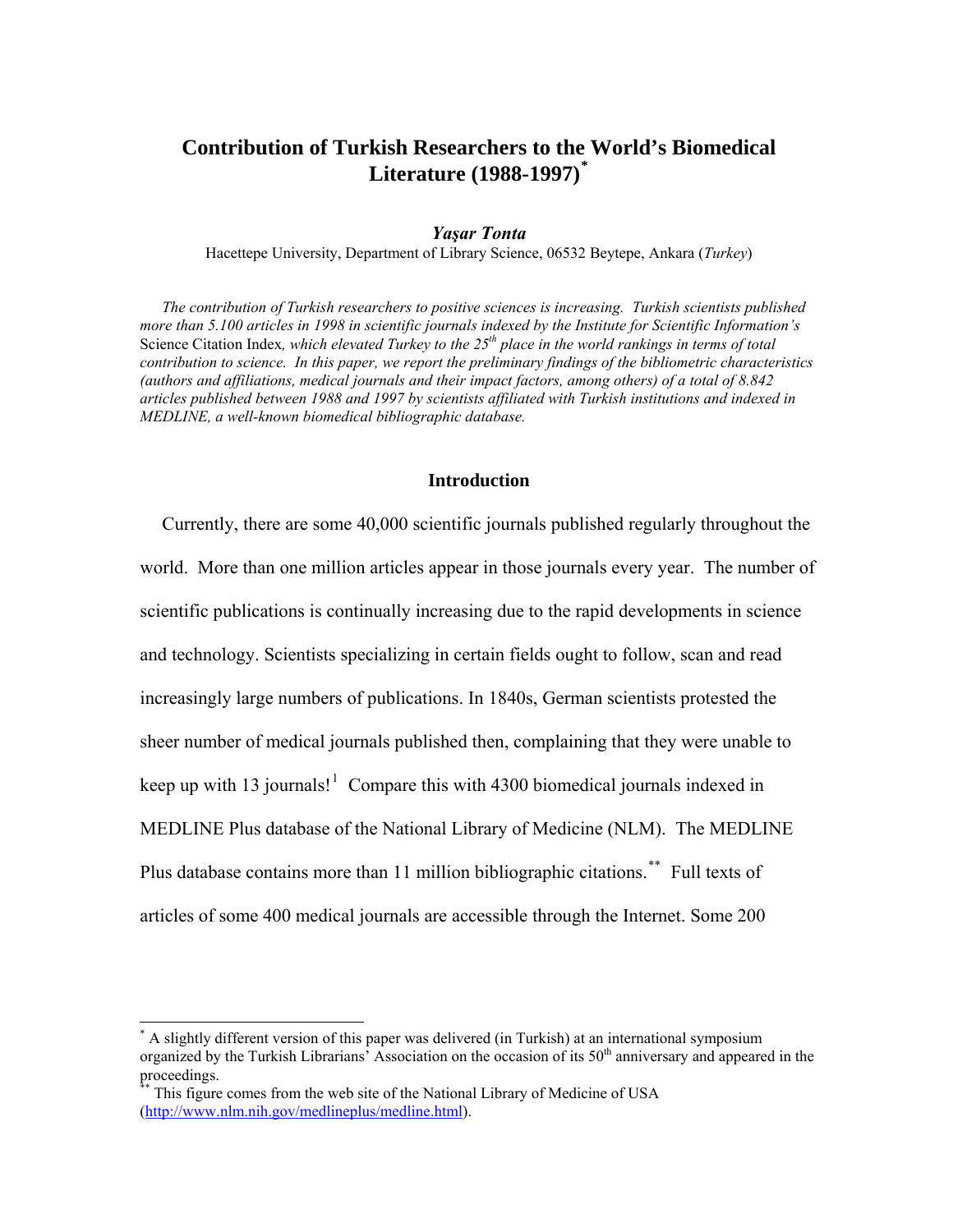medical journals are currently being published in Turkey.<sup>[2](#page-15-1)</sup> Articles appearing in those journals are selectively indexed in *Türk Tıp Dizini* (Turkish Medical Index).

The number of articles published in international journals and authored by scientists affiliated with Turkish research institutions have increased tremendously in recent years. The contribution of Turkish researchers to the world science has increased accordingly: Turkey ranked  $34<sup>th</sup>$  in 1995 in the world in terms of its contribution to the world science,  $29<sup>th</sup>$  in 1996,  $27<sup>th</sup>$  in 1997, and  $25<sup>th</sup>$  in 1998 (with more than 5100 articles.<sup>[3](#page-15-1)</sup> It is observed that the number of biomedical publications in Turkey is increasing faster than that of engineering and other non-medical fields. $4$  This increase might be one of the main causes of the steep rise in Turkey's ranking that we have been witnessing in recent years.

This paper is an attempt to analyze the bibliometric features (number of authors, authors' affiliations, journals, etc.) of 8,842 publications whose first authors are affiliated with a Turkish research institution. All articles were published between 1988-1997 and indexed in the MEDLINE database of the National Library of Medicine.

# **Data Gathering and Analysis**

We used Melvyl, the online catalog of the University of California, to perform comprehensive searches on MEDLINE. We identified all the articles whose first authors were affiliated with a Turkish institution and were published between 1988-1997 in journals that were indexed in MEDLINE. We issued the following Melvyl command on MEDLINE: "FIND ADDRESS TURK OR TURKEY OR TURKISH OR TURKIYE OR TURKYE OR TURKEI OR TURQUIE OR TURCHIA AND DATE (19XX)". Using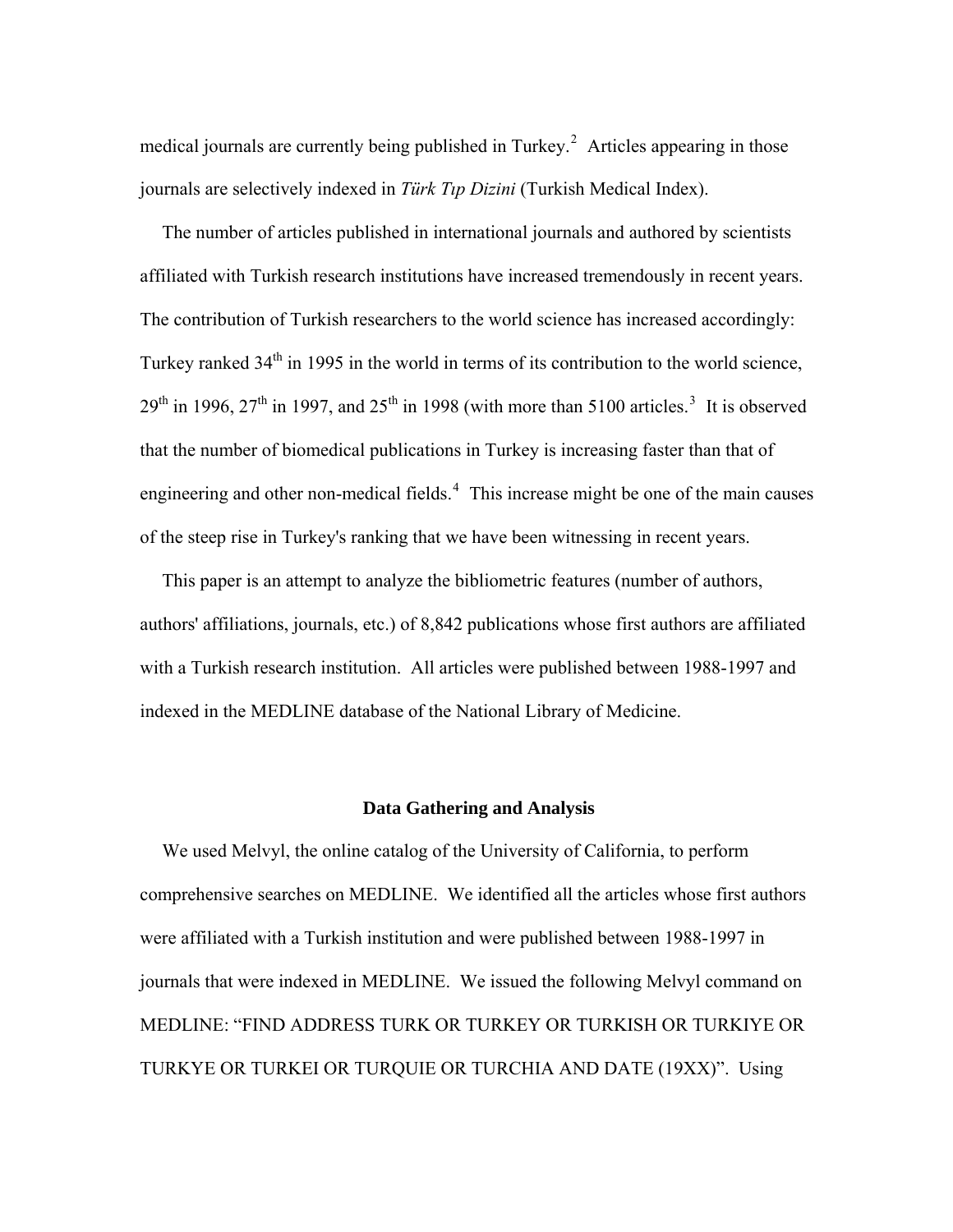Melvyl's "mail" command, we then had the detailed search results sent to our electronic

mail address. Figure 1 shows the fields that each MEDLINE record contains.

**Figure 1. Sample Melvyl MEDLINE Record** 

| Author:    | Yilmazlar S; Hanci M; Oz B; Kuday C.                                                              |
|------------|---------------------------------------------------------------------------------------------------|
| Address:   | Department of Neurosurgery, Istanbul University Cerrahpasa Medical<br>Faculty, Turkey.            |
| Title:     | Blood degradation products play a role in cerebral ischemia caused<br>by acute subdural hematoma. |
| Journal:   | Journal of Neurosurgical Sciences, 1997 Dec, 41(4):379-85.                                        |
| Unique ID: | 98216486.                                                                                         |
| Abstract:  | Type D 1 LONG AB to see abstract.                                                                 |
| Language:  | English.                                                                                          |
|            | CAS; EC No.: 0 (Silicones)                                                                        |
| Subject:   | Animal.                                                                                           |
|            | *Blood Transfusion, Autologous -- adverse effects.                                                |
|            | Cerebral Ischemia -- etiology.                                                                    |
|            | Cerebral Ischemia -- pathology.                                                                   |
|            | *Cerebral Ischemia -- physiopathology.                                                            |
|            | Death.                                                                                            |
|            | Female.                                                                                           |
|            | Hematoma, Subdural $--$ complications.                                                            |
|            | Hematoma, Subdural -- pathology.                                                                  |
|            | *Hematoma, Subdural -- physiopathology.                                                           |
|            | Intracranial Pressure.                                                                            |
|            | Motor Activity.                                                                                   |
|            | Rats.                                                                                             |
|            | Rats, Spraque-Dawley.                                                                             |
|            | Silicones.                                                                                        |

We created raw text files for each year's worth of data by combining files that were sent, due to their large sizes, separately to our address. We then ran one of the Unix text processing programs (awk) on those files to extract the needed fields.<sup>[5](#page-15-1)</sup> Thus we created separate files for 10 years' worth of data for authors, addresses, subjects, journals, language, type of contribution, and MeSH (Medical Subject Headings). We used a commercial spreadsheet program to analyze data. We removed all the white spaces between author names, addresses, and journal names for sorting purposes. Through an awk program, we found out the number of publications that each author contributed to both as the first and joint author, and the number of articles with Turkish affiliations that appeared in each journal. We sorted the results separately by author name, by the number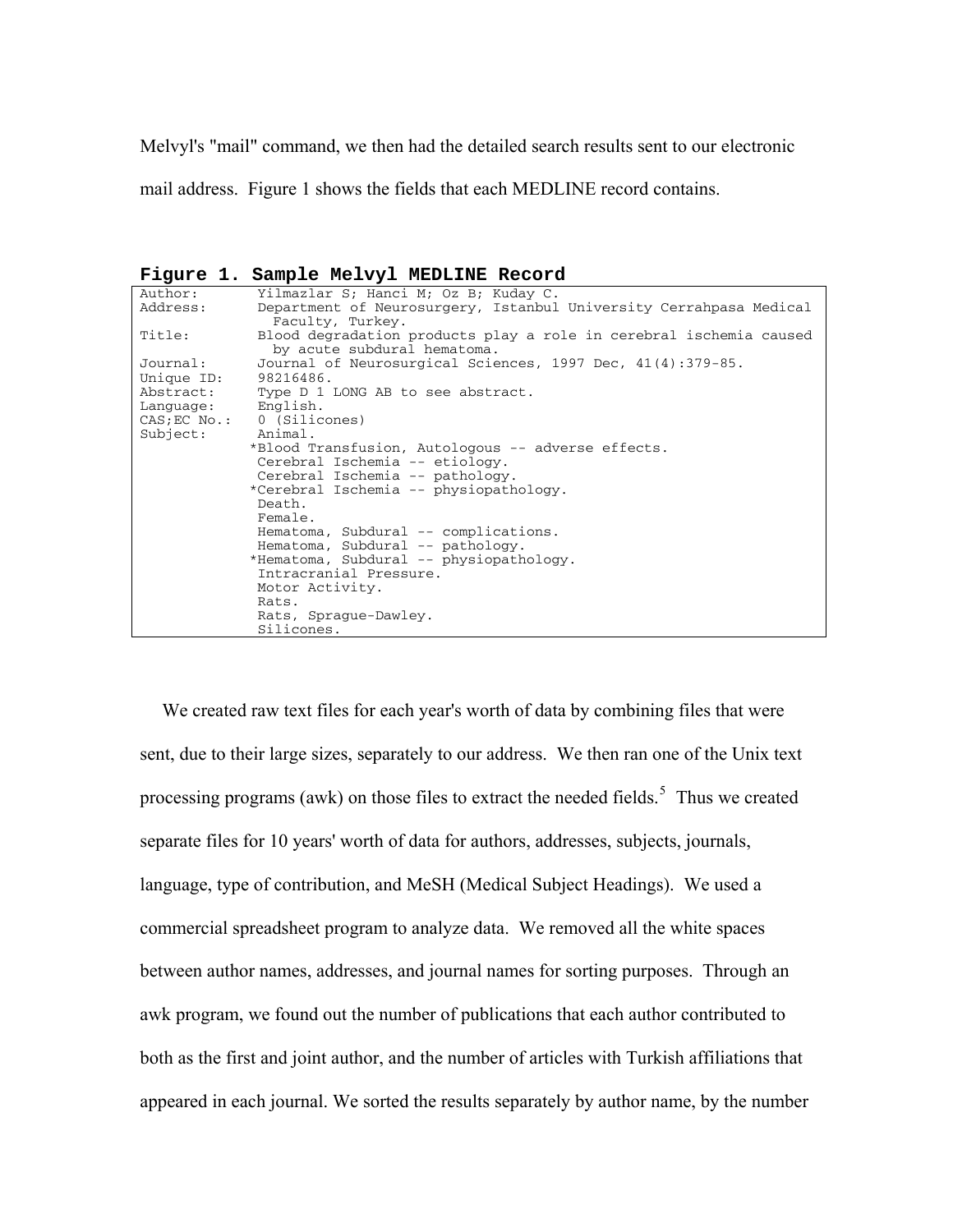of publications per author, by journal name, and by the number of publications per journal. We used a commercial spreadsheet package to calculate means and standard deviations, and create related graphics.

#### **Limitations of the Study**

We used the term "publication" in this study so as to encompass all types of contributions (e.g., original and review articles, notes, book reviews, letters to the editor and editorials) in biomedical journals that were indexed in MEDLINE. The analysis covers a total of 8.842 publications that appeared in international biomedical journals and were indexed in MEDLINE. Publications whose first authors not based in Turkey were not included in this study, as MEDLINE does not list the addresses of joint authors. In other words, contributions of Turkish researchers as joint authors (but not first authors) were excluded. Hence, it can be safely assumed that the number of publications Turkish researchers contributed to (either as first or joint authors) is much higher than what we report here. In addition, contributions of Turkish authors published in biomedical journals that are not indexed in MEDLINE are not included, either. Of 8.842 publications, a few may have foreign researchers listed as first authors as they were based in Turkey as visiting scholars at the time of writing up their contributions. Needles to say, some of the publications that we analyzed in this study list foreign researchers as joint authors.

# **Findings**

As we indicated earlier, the total number of biomedical publications which Turkish researchers contributed to as first authors was 8,842. The distribution of those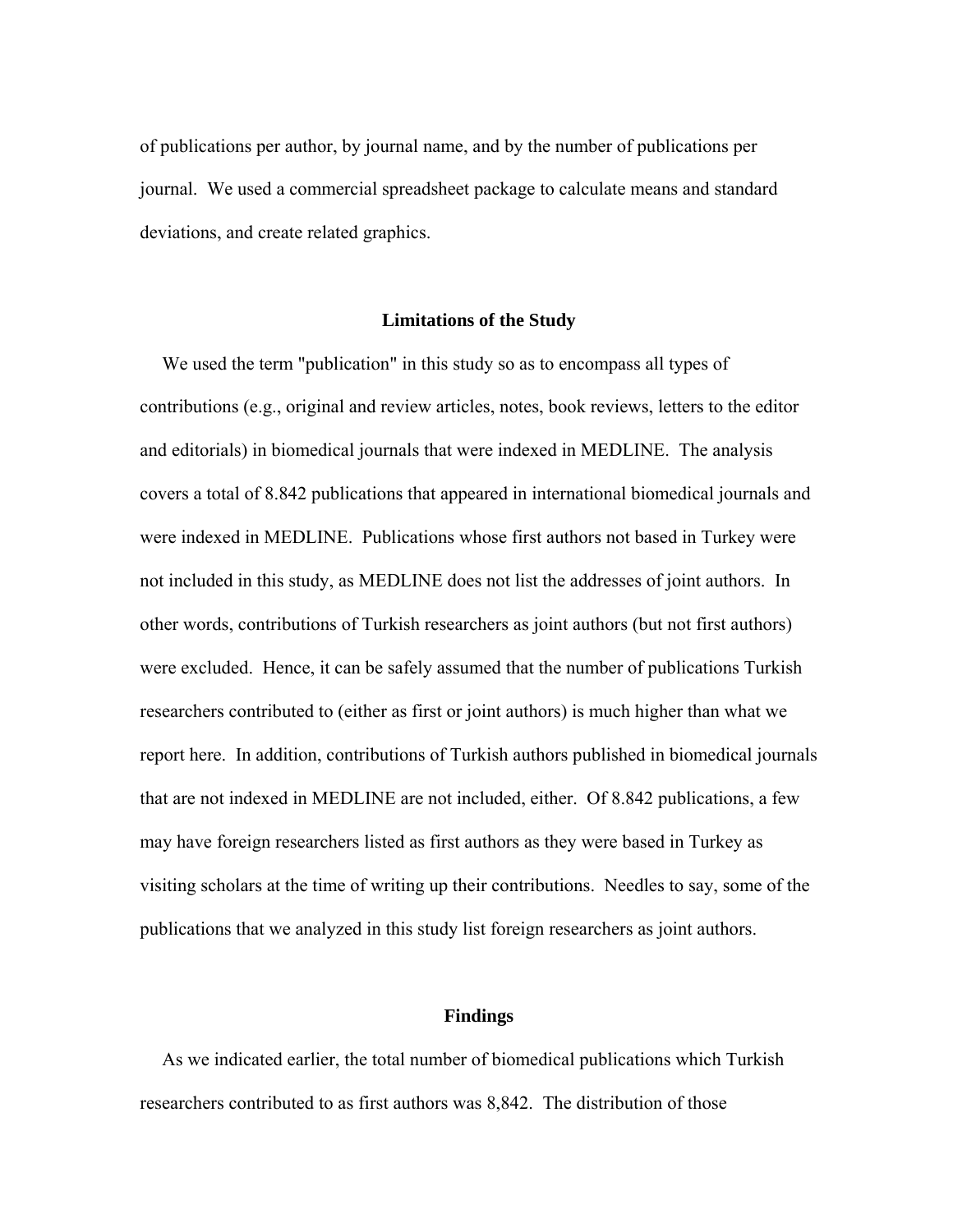publications is given in Fig. 2. As Fig. 2 shows, the number of publications has shown more than a seven-fold growth over the years, thereby increasing from 237 in 1988 to 1709 in 1997. This growth parallels with Turkey's overall contribution to the world science (ranked  $25<sup>th</sup>$  in 1998).

An overwhelming majority (98.7%) of 8.842 publications were written in English. The numbers of publications written in French and German were 53 (0.6%) and 36 (0.4%), respectively. Publications written in languages other than English, French and German were only 11.

Table 1 lists the figures for the numbers of publications and authors per year, and the mean number of authors per publication. The mean number of contributors to a biomedical publication was 4.1. This figure has increased from 3.6 in 1988 to 4.6 in 1997 (Fig. 3).

|       |              |           | Mean Number of   |  |
|-------|--------------|-----------|------------------|--|
|       | Number of    | Number of | Contributors Per |  |
| Year  | publications | Authors   | Publication      |  |
| 1988  | 237          | 858       | 3,6              |  |
| 1989  | 269          | 1.000     | 3,7              |  |
| 1990  | 443          | 1.611     | 3,6              |  |
| 1991  | 548          | 2.155     | 3,9              |  |
| 1992  | 681          | 2.826     | 4,1              |  |
| 1993  | 843          | 3.604     | 4, 3             |  |
| 1994  | 932          | 4.011     | 4, 3             |  |
| 1995  | 1.172        | 5.174     | 4, 4             |  |
| 1996  | 1.608        | 7.509     | 4,7              |  |
| 1997  | 1.709        | 7.830     | 4,6              |  |
| Total | 8.442        | 36.578    | 4,1              |  |

**Table 1. Numbers of Publications and Contributors, And Mean Number of Contributors Per Publication (1988-1997)**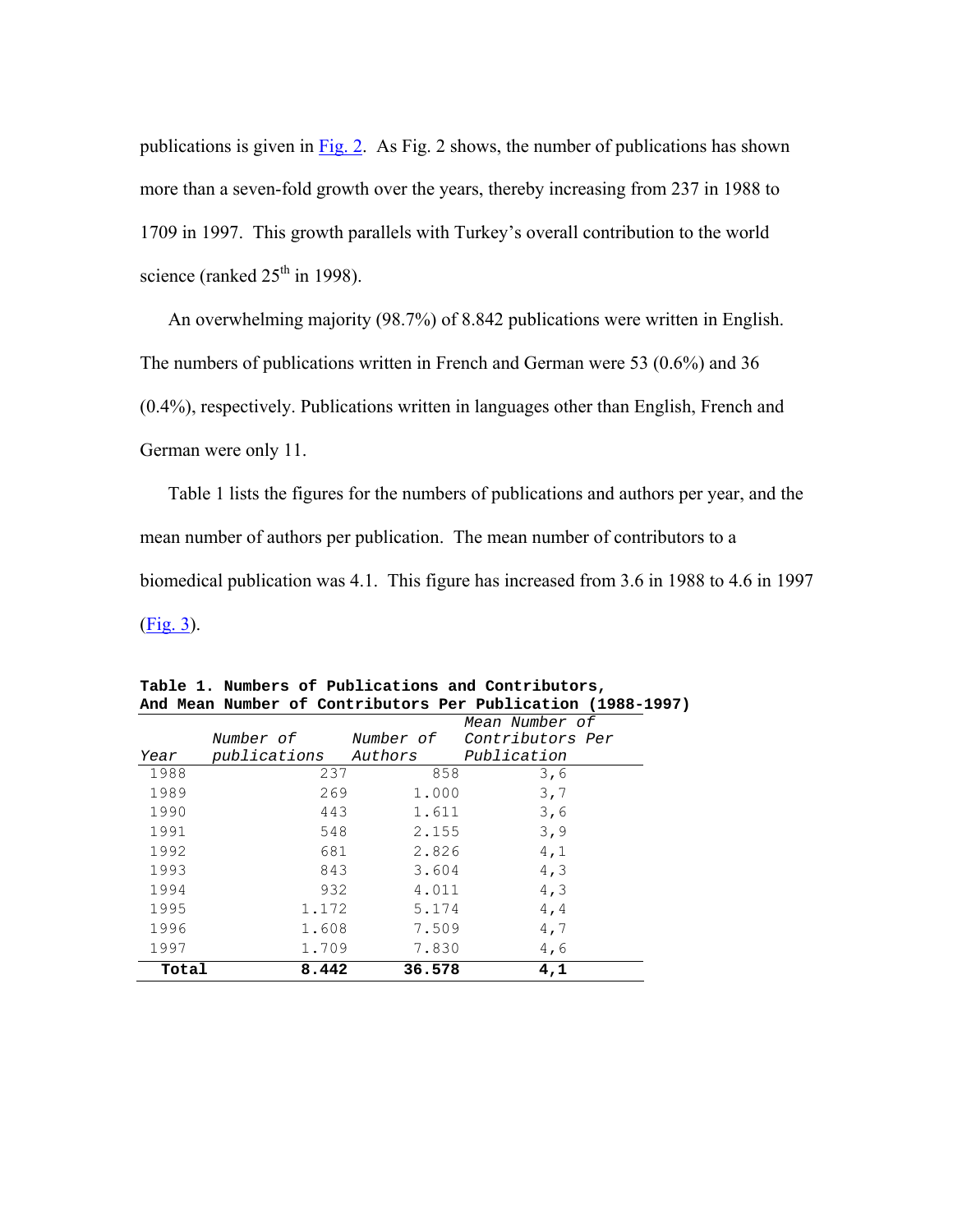The distribution of publications per number of contributors is given in Fig. 4. A total of 1.759 publications had four contributors, 1.648 had five, and 1.473 had three. Three-, four-, and five-author publications constituted 60% of all publications.

Table 2 lists the names and numbers of publications for authors who contributed to 30 or more publications over the ten-year period. Figures represent the contributions of researchers as both first and joint authors.

| Number of                |                | Number of                |             | Number of                |             |
|--------------------------|----------------|--------------------------|-------------|--------------------------|-------------|
| publications Author Name |                | publications Author Name |             | publications Author Name |             |
| 96                       | Buyukpamukcu N | 40                       | Ercan MT    | 33                       | Ozgen T     |
| 95                       | Tan U          | 39                       | Yalcin S    | 33                       | Ozalp I     |
| 89                       | Haberal M      | 38                       | Piskin E    | 33                       | Akhan O     |
| 88                       | Ayhan A        | 38                       | Ozkutlu S   | 32                       | Telatar H   |
| 81                       | Hicsonmez A    | 37                       | Gurses N    | 32                       | Sarica K    |
| 68                       | Tanyel FC      | 36                       | Tuncer ZS   | 32                       | Gedikoglu G |
| 68                       | Gokmen O       | 36                       | Ozen H      | 32                       | Ekici E     |
| 64                       | Sener RN       | 36                       | Gunduz K    | 31                       | Yegen BC    |
| 64                       | Bilgin N       | 35                       | Turgut M    | 31                       | Hincal AA   |
| 50                       | Ozcan OE       | 35                       | Topaloglu H | 31                       | Bayazit K   |
| 50                       | Coskun T       | 35                       | Ozturk Y    | 31                       | Baltaci S   |
| 50                       | Akdas A        | 35                       | Ozen S      | 30                       | Senocak ME  |
| 49                       | Erbengi A      | 35                       | Oktay S     | 30                       | Sahin A     |
| 47                       | Balkanci F     | 35                       | Kirkali Z   | 30                       | Pasaoqlu I  |
| 46                       | Saatci U       | 35                       | Gunhan O    | 30                       | Onol B      |
| 45                       | Gurgey A       | 34                       | Yilmaz E    | 30                       | Ilker Y     |
| 42                       | Ruacan S       | 34                       | Tasdemir O  | 30                       | Ercan ZS    |
| 41                       | Yazici H       | 34                       | Arslan G    | 30                       | Dundar S    |
| 41                       | Durak I        | 33                       | Remzi D     | 30                       | Altay C     |
| 41                       | Bakkaloqlu A   |                          |             |                          |             |

**Table 2. Authors with 30 or More Publications** 

The first authors of a total of 7.427 publications (88%) are affiliated with Turkish universities. Figure 5 and Table 3 show the distribution of publications whose authors come from universities based in the largest three cities of Turkey, namely İstanbul, Ankara, and İzmir. Researchers based in Ankara universities contributed to, as first authors, a total of 3.373 publications, constituting the 45.4% of all publications generated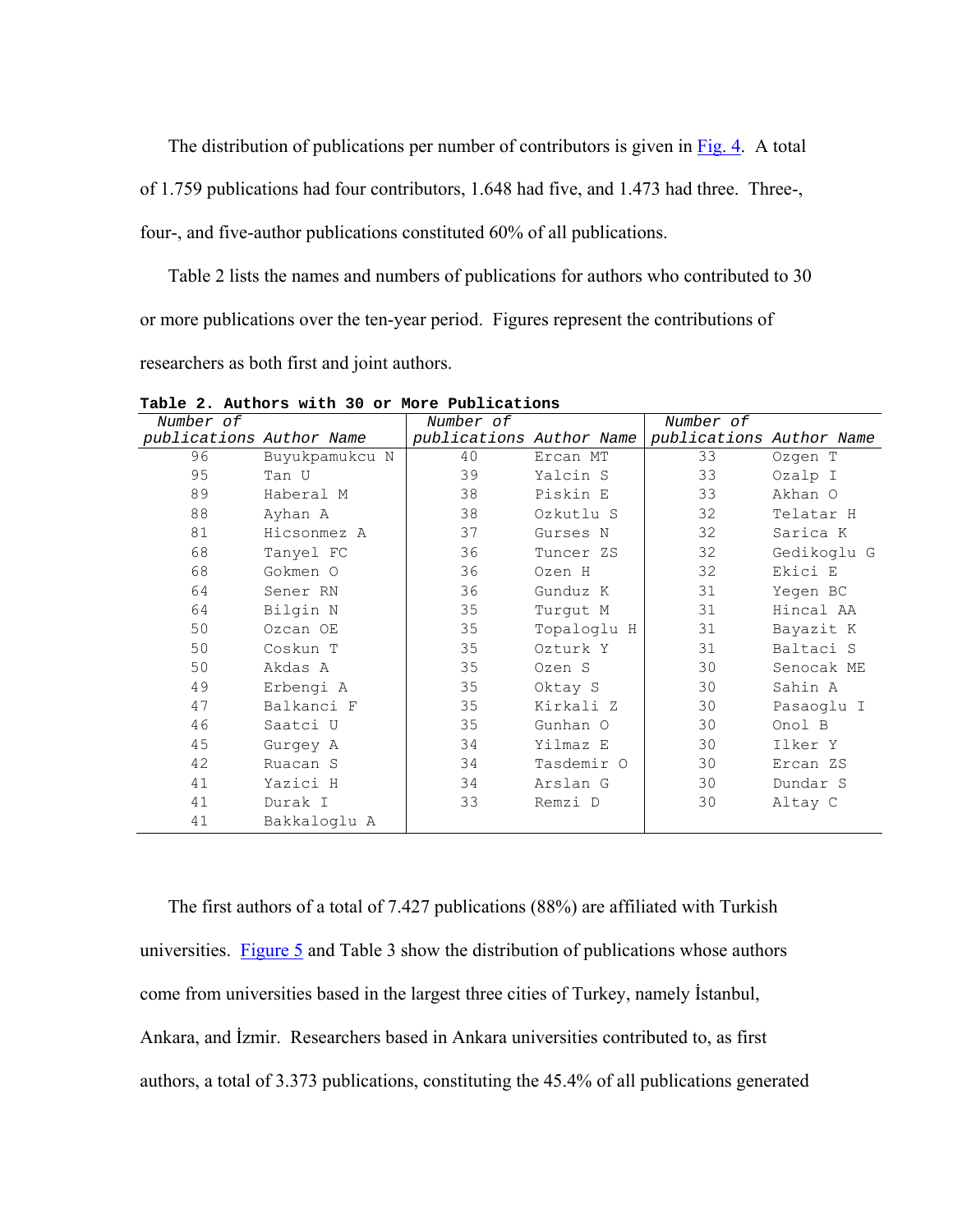by academia. Researchers at İstanbul and İzmir universities follow those of Ankara with

1.391 (18.6%) and 770 (10.4%) publications, respectively.

| Researchers Based in the Three Largest Cities in Turk |              |              |                    |  |
|-------------------------------------------------------|--------------|--------------|--------------------|--|
| City/University                                       | Number of    |              | Share Within       |  |
|                                                       | Publications |              | $Total$ $(%)$      |  |
| Ankara                                                |              |              |                    |  |
| Hacettepe                                             |              | 1.718        | 23,1               |  |
| Ankara                                                |              | 773          | 10, 4              |  |
| Gazi                                                  |              | 450          | 6,1                |  |
| <b>GATA</b>                                           |              | 240          | 3, 2               |  |
| ODTÜ                                                  |              | 135          | 1,8                |  |
| Baskent                                               |              | 51           | 0,7                |  |
| Bilkent                                               |              | 5            | 0, 1               |  |
| Fatih                                                 |              | $\mathbf{1}$ | 0, 0               |  |
| Total                                                 |              | 3.373        | $\overline{4}$ 5,4 |  |
| İstanbul                                              |              |              |                    |  |
| İstanbul                                              |              | 946          | 12,7               |  |
| Marmara                                               |              | 394          | 5, 3               |  |
| Boğaziçi                                              |              | 39           | 0, 5               |  |
| İTÜ                                                   |              | 9            | 0, 1               |  |
| YTÜ                                                   |              | 3            | 0, 0               |  |
| Total                                                 |              | 1.391        | 18,6               |  |
| İzmir                                                 |              |              |                    |  |
| Ege                                                   |              | 507          | 6, 8               |  |
| Dokuz Eylül                                           |              | 261          | 3, 5               |  |
| İzmir YTE                                             |              | 2            | 0, 0               |  |
| Total                                                 |              | 770          | 10, 4              |  |
| Other Provinces                                       |              |              |                    |  |
| Total                                                 |              | 1.893        | 25, 5              |  |
| Grand Total                                           |              | 7.427        | 100,0              |  |
|                                                       |              |              |                    |  |

**Table 3. Number of Publications Generated by Researchers Based in the Three Largest Cities in Turkey** 

Table 4 lists the number of biomedical publications produced by all universities along with the Gülhane Military Medical Academy between 1988-1997. Hacettepe University in Ankara ranks first with 1.713 publications and produces almost one-fourth (23.1%) of all biomedical publications. İstanbul University follows Hacettepe with 946 publications (12.7% of all publications) along with Ankara and Aegean Universities (773 and 507 publications, respectively). In other words, more than half (53%)of all biomedical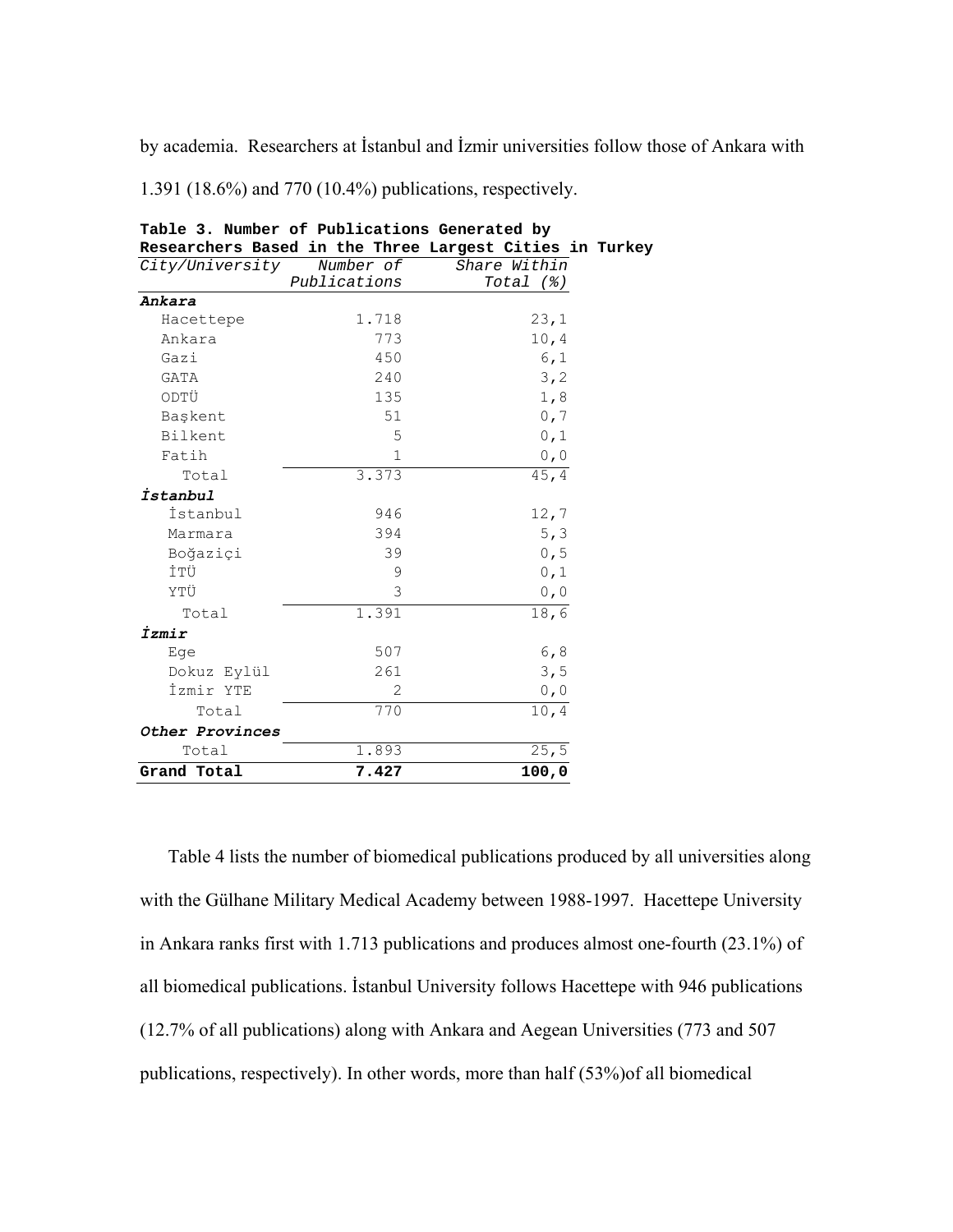publications were produced by the abovementioned four universities. Based on *Science Citation Index* data for the years 1981 through 1993, Onat and Yazıcı found that the weight of the Hacettepe, İstanbul, Cerrahpaşa (İstanbul) and Ankara medical schools in terms of number of publications within the total has decreased from 84% to 45%. The finding we obtained in this study with regards to the productivity of those four medical schools  $(46%)$  $(46%)$  $(46%)$  is similar to that of Onat and Yazıcı.<sup>6</sup>

|                  |              | Share             |                       |              | Share     |
|------------------|--------------|-------------------|-----------------------|--------------|-----------|
|                  |              | within            |                       |              | within    |
|                  | # Of         | total             |                       | # Of         | total     |
| University       | publications | $($ % $)$         | University            | publications | $($ % $)$ |
| Hacettepe        | 1718         | $\overline{23,1}$ | Firat                 | 46           | 0,6       |
| İstanbul         | 946          | 12,7              | Osmangazi             | 42           | 0,6       |
| Ankara           | 773          | 10, 4             | Boğaziçi              | 39           | 0, 5      |
| Eqe              | 507          | 6, 8              | Yüzüncü Yıl           | 34           | 0, 5      |
| Gazi             | 450          | 6,1               | Trakya                | 29           | 0, 4      |
| Marmara          | 394          | 5, 3              | Adnan<br>Menderes     | 24           | 0, 3      |
| Dokuz Eylül      | 261          | 3, 5              | Gaziantep             | 23           | 0, 3      |
| <b>GATA</b>      | 240          | 3, 2              | Kocaeli               | 19           | 0, 3      |
| Cukurova         | 239          | 3, 2              | Celal Bayar           | 18           | 0, 2      |
| KTÜ              | 198          | 2, 7              | Pamukkale             | 10           | 0, 1      |
| Erciyes          | 197          | 2,6               | İstanbul<br>Teknik    | 9            | 0, 1      |
| Atatürk          | 188          | 2, 5              | Sütçü İmam            | 7            | 0,1       |
| Ondokuz<br>Mayıs | 145          | 2,0               | Bilkent               | 5            | 0, 1      |
| Akdeniz          | 138          | 1,9               | Süleyman<br>Demirel   | 5            | 0, 1      |
| Uludağ           | 138          | 1,9               | Harran                | 3            | 0, 0      |
| ODTÜ             | 135          | 1,8               | İzmir YTE             | 2            | 0, 0      |
| Cumhuriyet       | 92           | 1, 2              | Yıldız                | 2            | 0, 0      |
| Dicle            | 84           | 1,1               | Abant İzzet<br>Baysal | $\mathbf{1}$ | 0, 0      |
| Selçuk           | 75           | 1,0               | Fatih                 | $\mathbf{1}$ | 0, 0      |
| İnönü            | 73           | 1,0               | Kırıkkale             | $\mathbf{1}$ | 0, 0      |
| Anadolu          | 63           | 0, 8              | Kafkas                | $\mathbf{1}$ | 0, 0      |
| Başkent          | 51           | 0,7               | Yıldız                | $\mathbf{1}$ | 0, 0      |
|                  |              |                   | Teknik<br>Total       | 7427         | 100,0     |
|                  |              |                   |                       |              |           |

**Table 4. Number of Biomedical Publications of Turkish Universities (1988-1997)(N=7427)**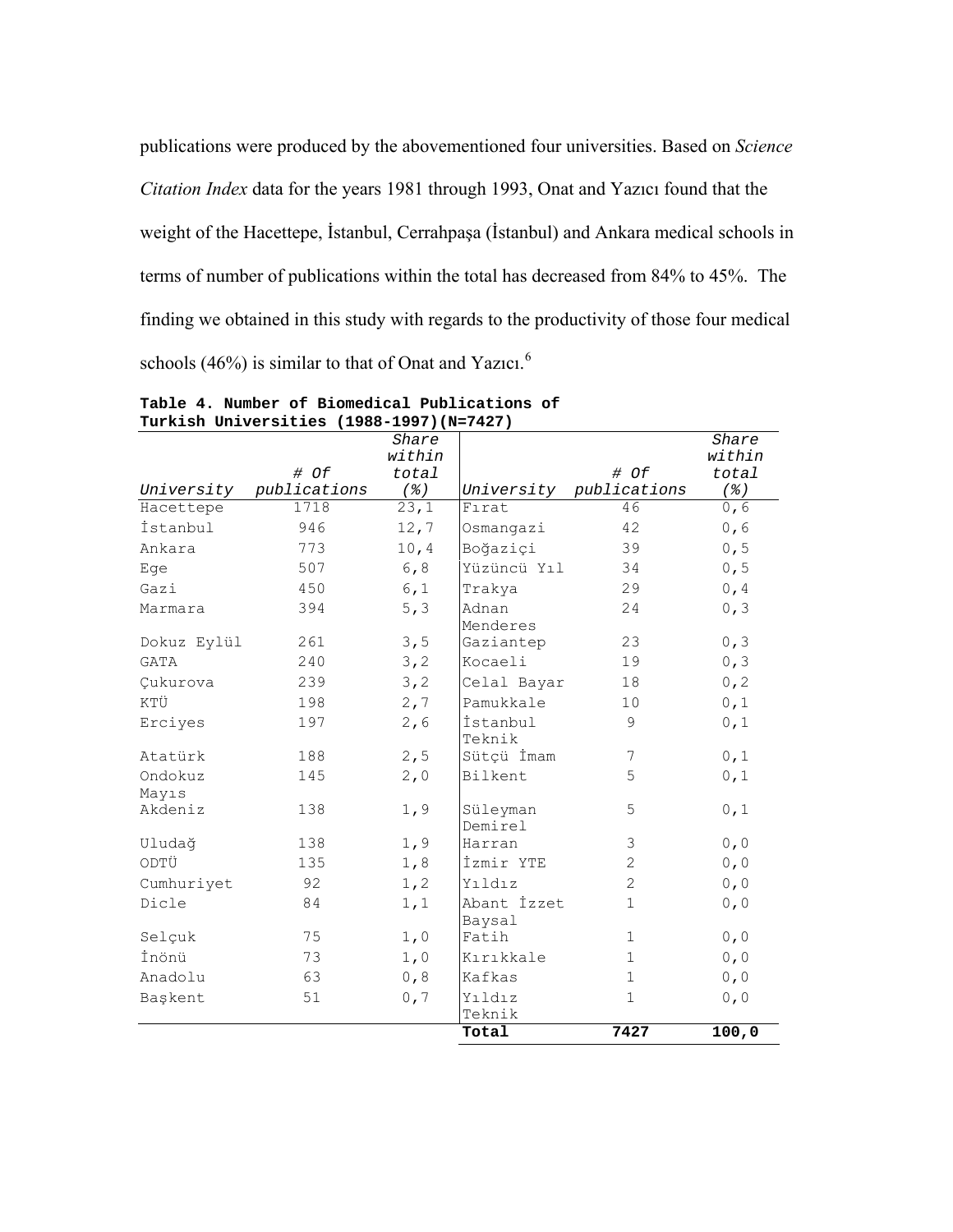Table 5 gives the number of publications produced by Turkish medical schools (excluding pharmacy, dentistry, nursing, and others), total number of faculty members (professors, associate and assistant professors) and their average annual and five-year productivity levels. Among the medical schools, Hacettepe ranks first in terms of both the total number of publications (1394) and the productivity level (0,43 publications per year) (Fig. 6). Hacettepe Medical School produces almost one-fourth of all the publications produced by the Turkish medical schools. Yurtsever points out the possibility that such evaluations may either meaninglessly penalize or promote medical schools with fewer faculty members.<sup>[7](#page-15-1)</sup>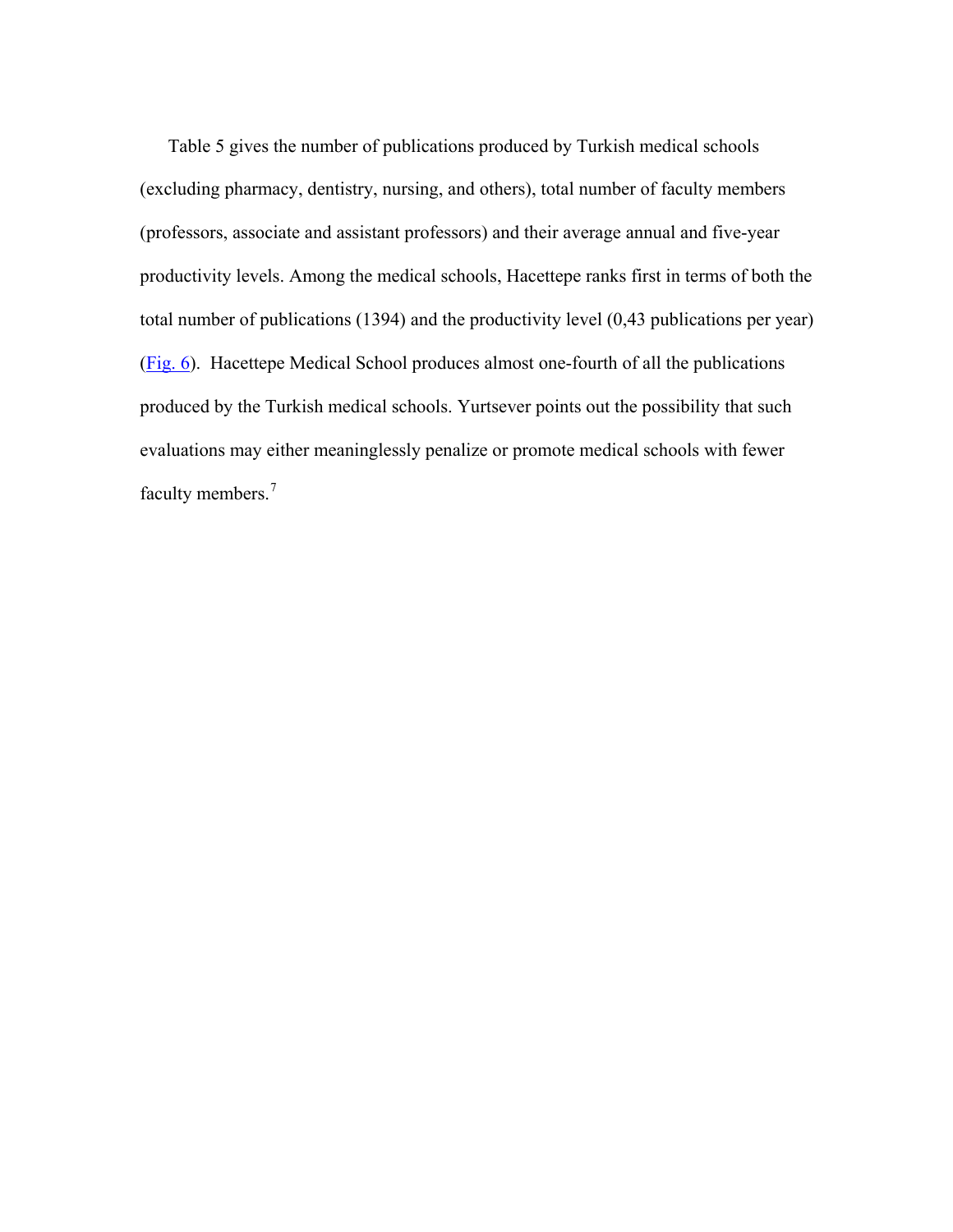|                       | # Of            | Total number | # Of        | # Of                        |
|-----------------------|-----------------|--------------|-------------|-----------------------------|
|                       | publications    | of faculty   |             | publications publications / |
| University            | $(1997 - 1998)$ | members      | / Number of | Number of                   |
|                       |                 |              | faculty     | faculty members             |
|                       |                 |              | members     | / 10 (yrs)                  |
| Adnan Menderes        | 21              | 43           | 0,49        | 0,05                        |
| Akdeniz               | 131             | 147          | 0,89        | 0,09                        |
| Ankara                | 563             | 369          | 1,53        | 0,15                        |
| Atatürk               | 166             | 132          | 1,26        | 0,13                        |
| Baskent               | 51              | 40           | 1,28        | 0,13                        |
| Celal Bayar           | 18              | 31           | 0,58        | 0,06                        |
| Cumhuriyet            | 82              | 99           | 0,83        | 0,08                        |
| Cukurova              | 228             | 188          | 1,21        | 0,12                        |
| Dicle                 | 75              | 115          | 0,65        | 0,07                        |
| Dokuz Eylül           | 247             | 118          | 2,09        | 0,21                        |
| Eqe                   | 350             | 286          | 1,22        | 0,12                        |
| Erciyes               | 184             | 140          | 1,31        | 0,13                        |
| Fatih                 | $1\,$           | 9            | 0,11        | 0,01                        |
| Firat                 | 40              | 80           | 0,50        | 0,05                        |
| Gazi                  | 299             | 207          | 1,44        | 0,14                        |
| Gaziantep             | 22              | 45           | 0,49        | 0,05                        |
| Hacettepe             | 1.394           | 324          | 4,30        | 0,43                        |
| Harran                | 3               | 20           | 0,15        | 0,02                        |
| İnönü                 | 65              | 28           | 2,32        | 0, 23                       |
| İstanbul              | 304             | 286          | 1,06        | 0,11                        |
| (Cerrahpaşa)          |                 |              |             |                             |
| İstanbul              | 479             | 357          | 1,34        | 0,13                        |
| (İstanbul Tıp)<br>KTÜ | 188             | 103          | 1,83        | 0,18                        |
| Kocaeli               | 17              | 62           | 0, 27       | 0,03                        |
| Marmara               | 264             | 111          | 2,38        | 0, 24                       |
| Ondokuz Mayıs         | 139             | 122          | 1,14        | 0,11                        |
| Osmangazi             | 70              | 142          | 0,49        | 0,05                        |
| Pamukkale             | 10              | 75           | 0,13        | 0,01                        |
| Selcuk                | 62              | 148          | 0,42        | 0,04                        |
| Süleyman Demirel      | 4               | 43           | 0,09        | 0,01                        |
| Trakya                | 23              | 99           | 0, 23       | 0,02                        |
| Uludağ                | 110             | 173          | 0,64        | 0,06                        |
| Yüzüncü Yıl           | 32              | 69           | 0,46        | 0,05                        |
| GATA                  | 218             | 364          | 0,60        | 0,06                        |
| Total-Average         | 5.860           | 4.576        | 1,28        | 0,13                        |
|                       |                 |              |             |                             |

**Table 5. Total Number of Publications, Total Number of Faculty Members, and Number of Publications Per Faculty Member in Turkish Medical Schools** 

*Note:* The figures for the number of faculty members were taken from Student Selection and Placement Center's annual statistics for the 1996-1997 academic year.<sup>[8](#page-15-1)</sup> The number of publications per faculty member is likely to be lower than what is reported here as medical schools hired relatively more faculty members in recent years. It should also be noted that some of the universities listed in the table were established after 1990s (i.e., Adnan Menderes, Celal Bayar, Harran, Kocaeli, Pamukkale and Süleyman Demirel universities were established in 1992; Başkent and Osmangazi in 1993; Fatih in 1[9](#page-15-1)94; and Yeditepe in 1996).<sup>9</sup>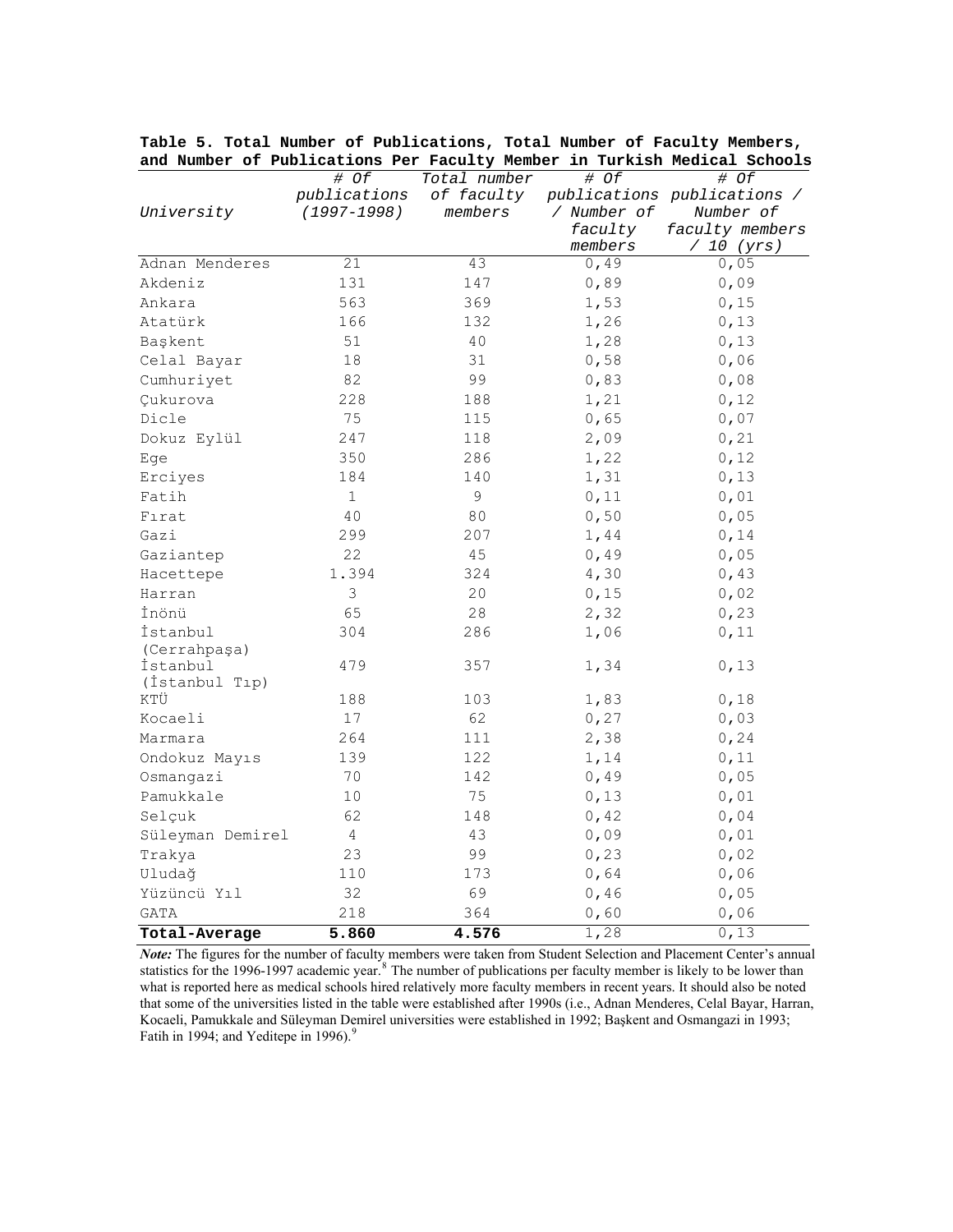Researchers based in 126 non-university establishments produced a total of 1015 publications (12% of the total number of publications). Table 6 lists the most prolific 20 institutions. Researchers at Ankara Numune Hospital ranked first among non-university institutions with a total of 132 publications. In other words, Ankara Numune Hospital researchers produced some 13% of the total number of publications outside academia. Researchers affiliated with Ankara Higher Specialty Hospital (95), Dr. Zekai Tahir Burak Women's Hospital (92) and Ankara Social Security Institution Hospital (55) followed Ankara Numune Hospital. Researchers affiliated with the first five institutions listed in Table 6 produced some 43% of all non-university publications. The first ten institutions produced 58%, and the first 20 produced 75% of all non-university publications.

|                                     |              | Percentage within    |
|-------------------------------------|--------------|----------------------|
|                                     | #Of          | total non-university |
| Institution                         | publications | publications (%)     |
| Numune Hospital-Ankara              | 132          | 13.0                 |
| Higher Specialty Hospital-Ankara    | 95           | 9.4                  |
| Dr. Zekai Tahir Burak Women's       | 92           | 9.1                  |
| Hospital-Ankara                     |              |                      |
| SSK Hospital-Ankara                 | 58           | 5.7                  |
| Turkish Organ Plantation and Burns  | 55           | 5.4                  |
| Foundation Hospital-Ankara          |              |                      |
| Ministry of Health Ankara Hospital  | 45           | 4.4                  |
| S. Ulus Children's Hospital-Ankara  | 37           | 3.6                  |
| State Hospital-İzmir                | 25           | 2.5                  |
| SSK Hospital-Tepecik-İzmir          | 25           | 2.5                  |
| SSK Hospital-Okmeydanı-İstanbul     | 24           | 2.4                  |
| Oncology Hospital-Ankara            | 22           | 2.2                  |
| Şişli Children's Hospital-İstanbul  | 21           | 2.1                  |
| State Hospital-Taksim-İstanbul      | 21           | 2.1                  |
| TÜBİTAK-MAM-Gebze-Kocaeli           | 20           | 2.0                  |
| Turkish Health and Treatment        | 17           | 1.7                  |
| Foundation Hospital-Ankara          |              |                      |
| Turkish Railways Hospital-Ankara    | 17           | 1.7                  |
| SSK Hospital-Ankara                 | 16           | 1.6                  |
| Atatürk Chest Diseases and Surgery  | 13           | 1.3                  |
| Center-Ankara                       |              |                      |
| Numune Hospital-Haydarpaşa-İstanbul | 13           | 1.3                  |
| Ankara Hospital - Ankara            | 12           | 1.2                  |

**Table 6. The Most Prolific Non-University Institutions in Biomedicine (1988-1997)**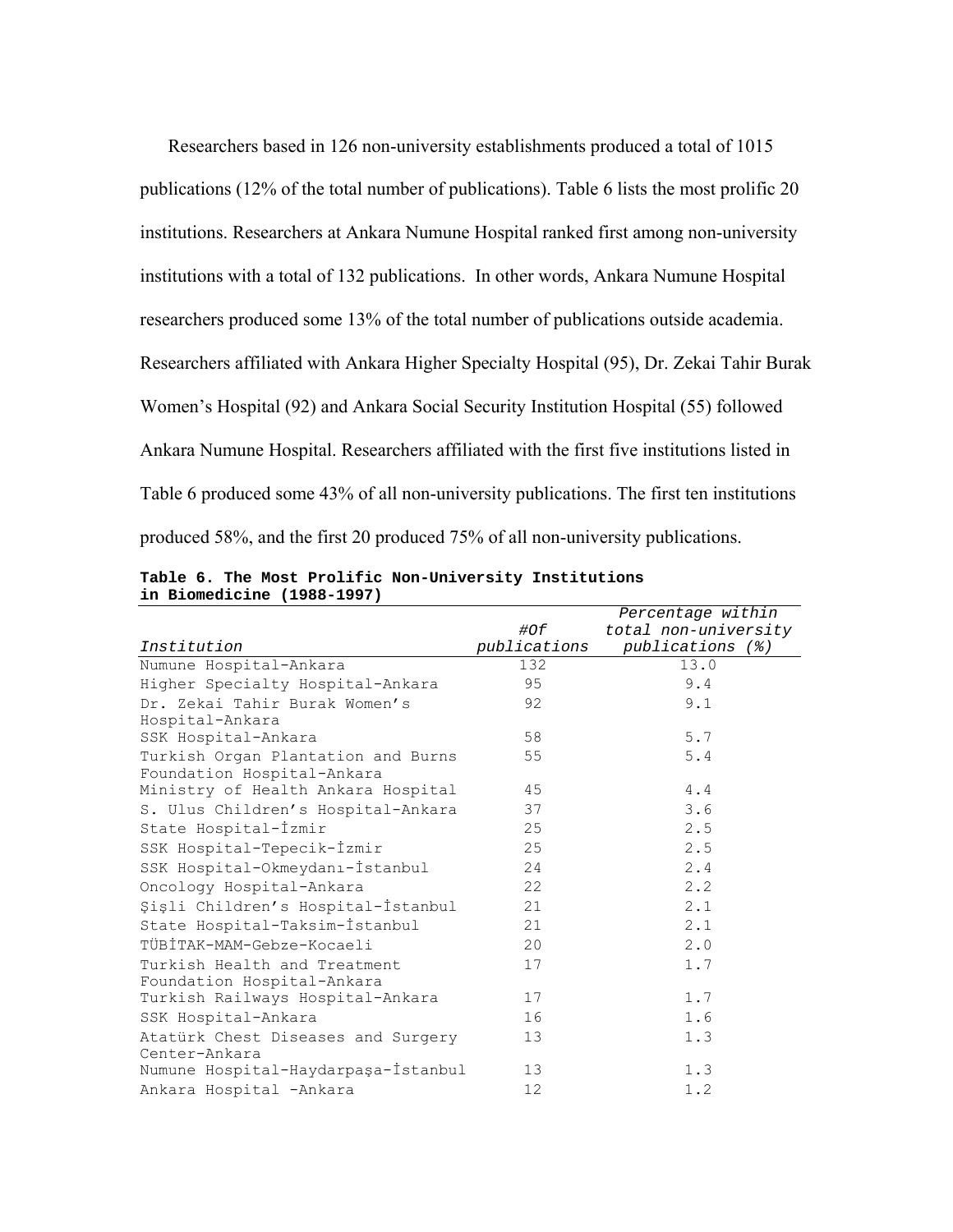| Zeynep Kamil Women's and Children's<br>Hospital-İstanbul | 12   | 1.2   |
|----------------------------------------------------------|------|-------|
| Chest Surgery and Research Center-<br>Koşuyolu-İstanbul  | 11   | 1.1   |
| Total                                                    | 783  | 77.1  |
| Other                                                    | 232  | 22.9  |
| Grand Total                                              | 1015 | 100.0 |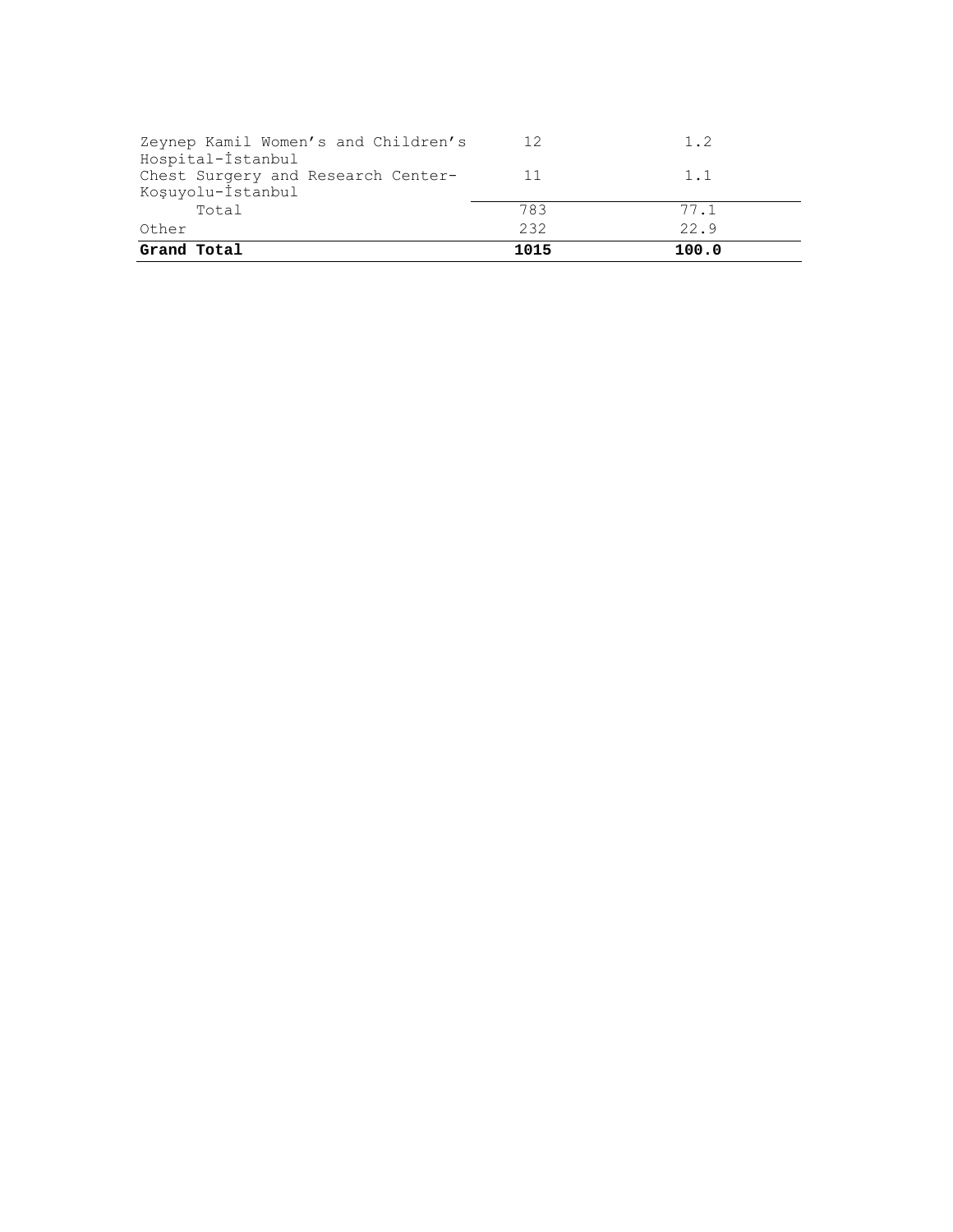Some 36 non-university institutions based in Ankara published 672 publications. This figure constitutes two thirds (66%) of all publications produced by institutions outside the academia. Those 39 non-academic institutions based in İstanbul produced a total of 192 publications, 19% of all publications generated by non-academic institutions. Almost 8% (78 publications) of all non-university contributions were produced by 12 institutions based in İzmir. In other words, 87 non-academic institutions based in Turkey's three largest cities, namely, İstanbul, Ankara and İzmir, generated 942 publications, almost 93% of all non-university contributions. The rest (7% or 73 publications) of the nonuniversity contributions were produced by some 39 non-academic institutions based in other cities.

Public institutions generated an overwhelming majority of non-university contributions. The contribution of the private hospitals, clinics, and professional associations constituted a mere 5% (51 publications) of all non-academic publications.

Contributions by Turkish researchers appeared in 1190 different biomedical journals. There were 19 journals publishing 50 or more contributions by Turkish researchers. Some 19% (1606 publications) of all contributions by Turkish researchers appeared in those 19 journals. The names and the 1996 impact factors of 19 journals with 50 or more contributions are given in Table  $7<sup>10</sup>$  $7<sup>10</sup>$  $7<sup>10</sup>$ 

**Table 7. Journals Publishing 50 or More Contributions by Turkish Researchers.** 

| Journal                              |       | Impact factor # Of contributions by<br>(1996) Turkish researchers |
|--------------------------------------|-------|-------------------------------------------------------------------|
| International Urology and Nephrology |       | 234                                                               |
| Turkish Journal of Pediatrics        | 0,130 | 120                                                               |
| British Journal of Urology           | 1,005 | 114                                                               |
| International Journal of             |       | 107                                                               |
| Neuroscience                         |       |                                                                   |
| Transplantation Proceedings          | 0,850 | 100                                                               |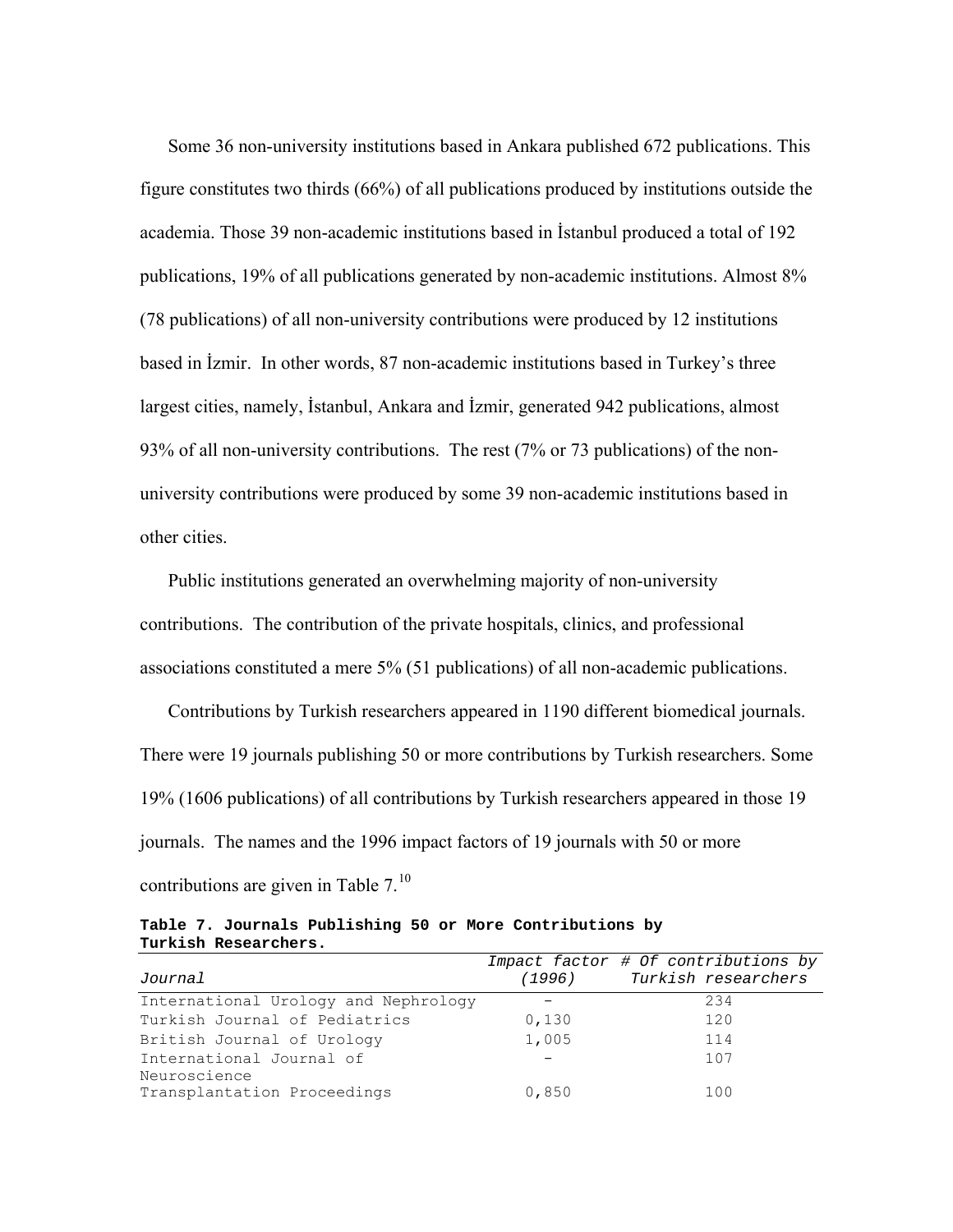| Journal of Pediatric Surgery             | 1,062 | 97         |
|------------------------------------------|-------|------------|
| Acta Paediatrica Japonica                | 0,049 | 83         |
| Neurosurgical Review                     | 0,200 | 77         |
| Acta Neurochirurgica                     | 0,498 | 72         |
| General Pharmacology                     | 0,818 | 72         |
| Clinical Nuclear Medicine                | 0,437 | 64         |
| International Journal of Gynaecology     |       |            |
| And Obstetrics                           | 0,387 | 64         |
| Japanese Heart Journal                   | 0,186 | 64         |
| European Urology                         | 0,981 | 62         |
| Pediatric Radiology                      | 0,489 | 59         |
| Journal of Marmara University            |       | 57         |
| Dental Faculty                           |       |            |
| European Journal of Pediatric<br>Surgery | 0,326 | 56         |
| Angiology                                | 0,448 | 53         |
| European Journal of Obstetrics           |       |            |
| Gynecology and Reproductive Biology      | 0,537 | 51         |
| Total                                    |       | 1606 (19%) |
| Other journals                           |       | 6836 (81%) |
| Grand Total                              |       | 8.442      |

# **Conclusion**

We summarized the preliminary findings of our research that was based on 8.442 biomedical publications that were contributed to by Turkish researchers and appeared in MEDLINE between 1988-1997. A more detailed evaluation of our findings is planned. We believe that we can gain a better understanding about the contributions of Turkish researchers to the world's biomedical literature.

Here are some of the research questions that we plan to answer in the second phase of this research: the distributions of contributions by type (i.e., original articles, book reviews, letters to editor, etc.) and by sub fields within biomedicine; contributions of various departments (medicine, pharmacy, dentistry, nursing, etc.) of universities and the number of publications per faculty member by universities; contributions of researchers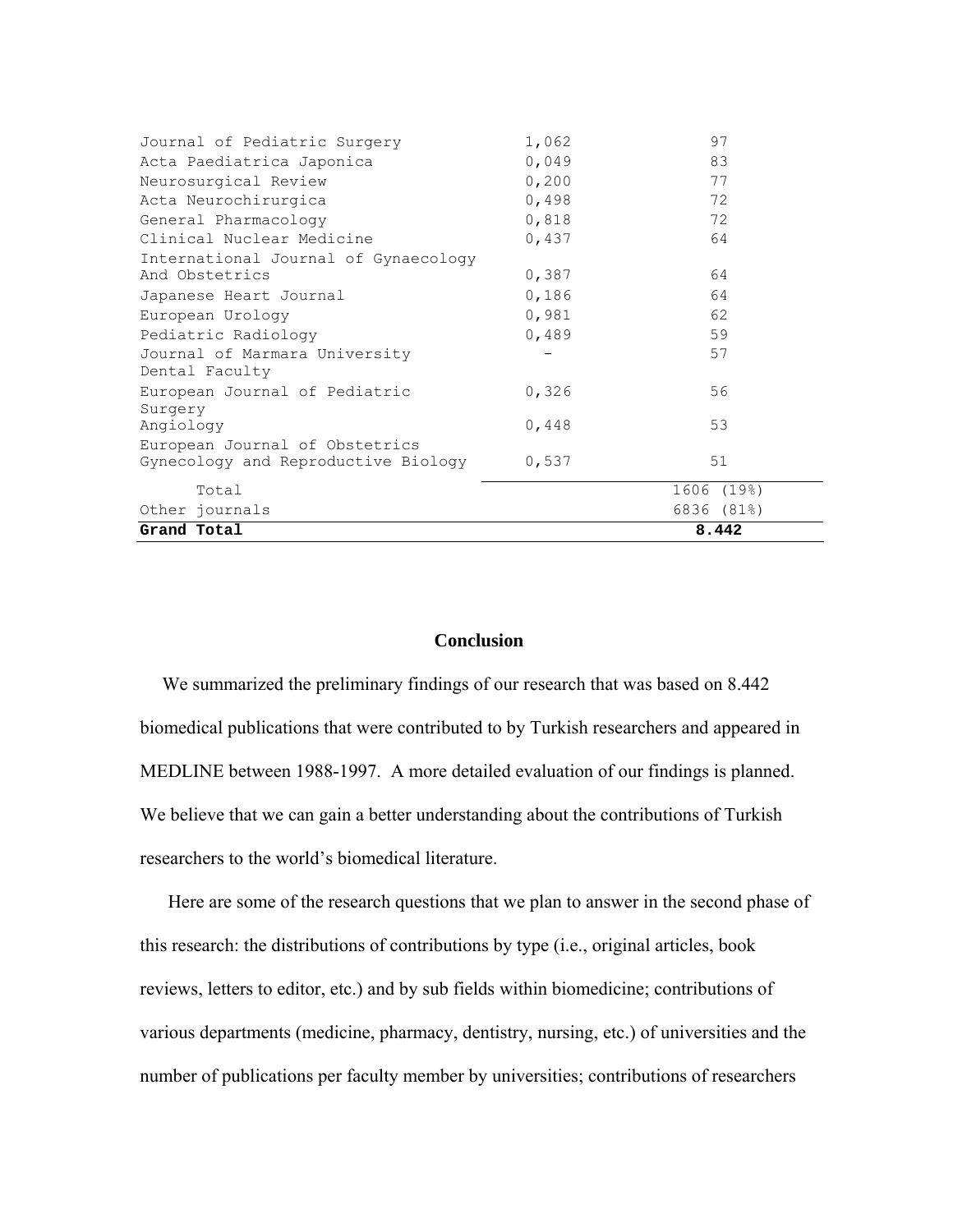based in public hospitals and clinics; the relationship between impact factors of journals in which contributions of Turkish researchers appeared and citations to those contributions; the availability of those journals in Turkish medical school libraries and its likely impact on collection development policies.

# **References**

- 1. İ. Kum, "Türkiye'de Tıp Kütüphaneleri". (Medical Libraries in Turkey)(Unpublished dissertation) Hacettepe University, Ankara, 1974, p. 41-43.
- 2. İ.H. Gökçora, "Welcome speech" in: *Symposium: Scientific Writing, Editing and Auditing in Medicine*. *November 18, 1994, TÜBİTAK, Ankara*. (13-14). The Scientific and Technical Research Council of Turkey, Health Sciences Research Group, Ankara, 1996, pp. 13-14, p. 13.
- 3. M. İlhan, Bilimsel yayında Türkiye yükselmeyi sürdürüyor. (Turkey's rise continuing in scientific publications)*Cumhuriyet Bilim Teknik* No. 631 (April 24, 1999), p. 2.
- 4. A. Onat, H. Yazıcı, "Current status of scientific medical publications in Turkey" in: *Symposium: Scientific Writing, Editing and Auditing in Medicine*. *November 18, 1994, TÜBİTAK Ankara*. (39-46). The Scientific and Technical Research Council of Turkey, Health Sciences Research Group, Ankara, 1996, pp. 39-46, p. 41.
- 5. A. Aho, B.W. Kernighan, P.J. Weinberger, *The AWK Programming Language.* Addison Wesley, Reading, M.A., 1988.
- 6. Onat and Yazıcı, p. 41.

 $\overline{a}$